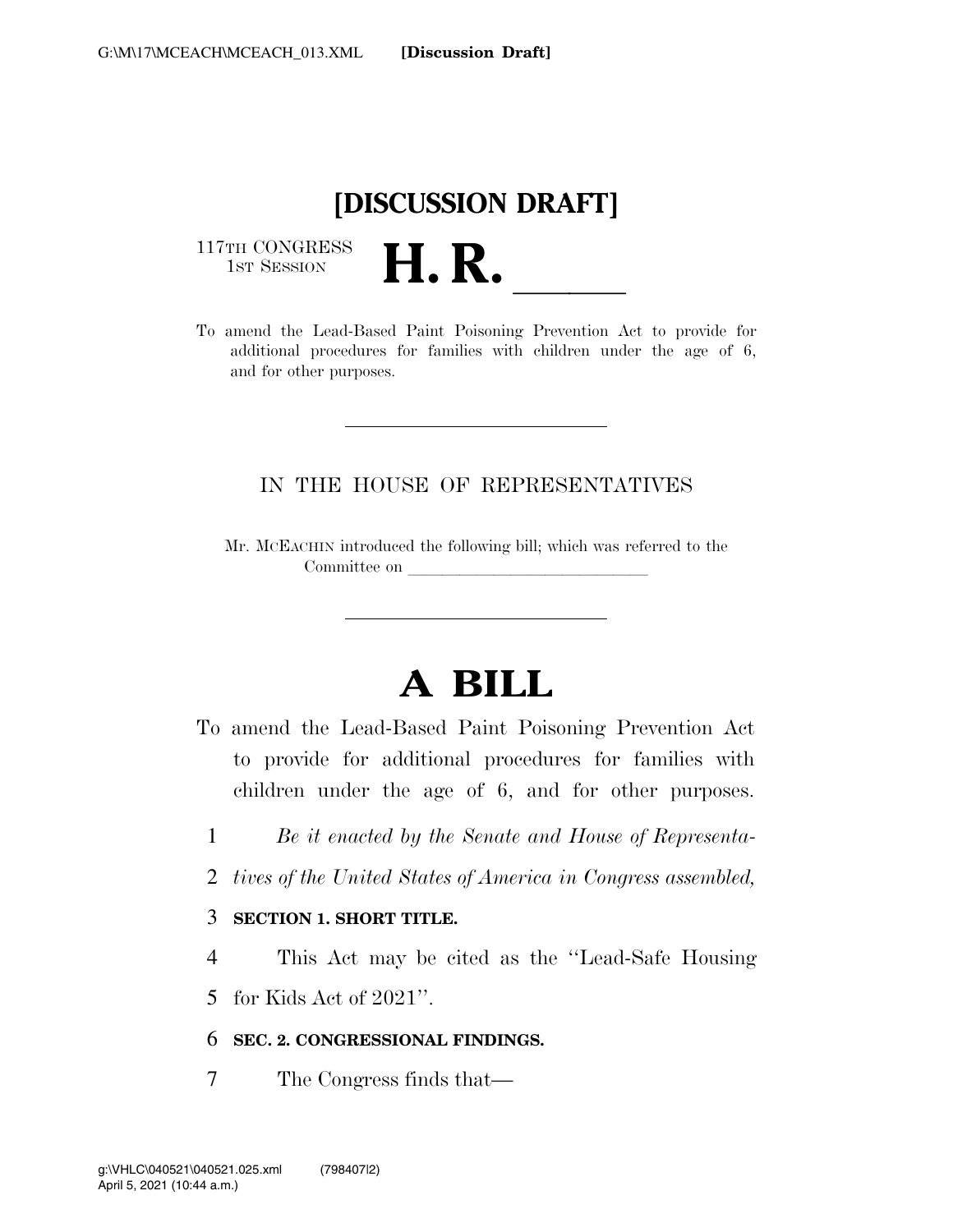$\mathfrak{D}$ 

 (1) according to the Centers for Disease Con- trol and Prevention (CDC), in 2014 approximately 995,600 or 4 percent of children under the age of 6 in the United States had elevated blood lead levels above the CDC reference value of 5 micrograms per 6 deciliter  $(\mu \mathbf{g}/d\mathbf{L});$ 

(2) there is no safe level of lead poisoning;

 (3) according to the CDC, the effects of lead poisoning are immediate and permanent—childhood exposure to lead, even at very low levels, can have lifelong consequences, including decreased IQ and cognitive function, developmental delays, and behav-ioral problems;

 (4) higher exposures to lead at a young age can cause seizures, coma, and even death;

 (5) according to the National Housing Law Project, there are over 90,400 children in the United States living in housing assisted under the Housing Choice Voucher Program who have lead poisoning and there are an additional 340,000 children living 21 in federally assisted housing who are at risk;

 (6) under current program rules, children whose families participate in the Housing Choice Voucher Program must develop lead poisoning be-fore a lead hazard risk assessment occurs;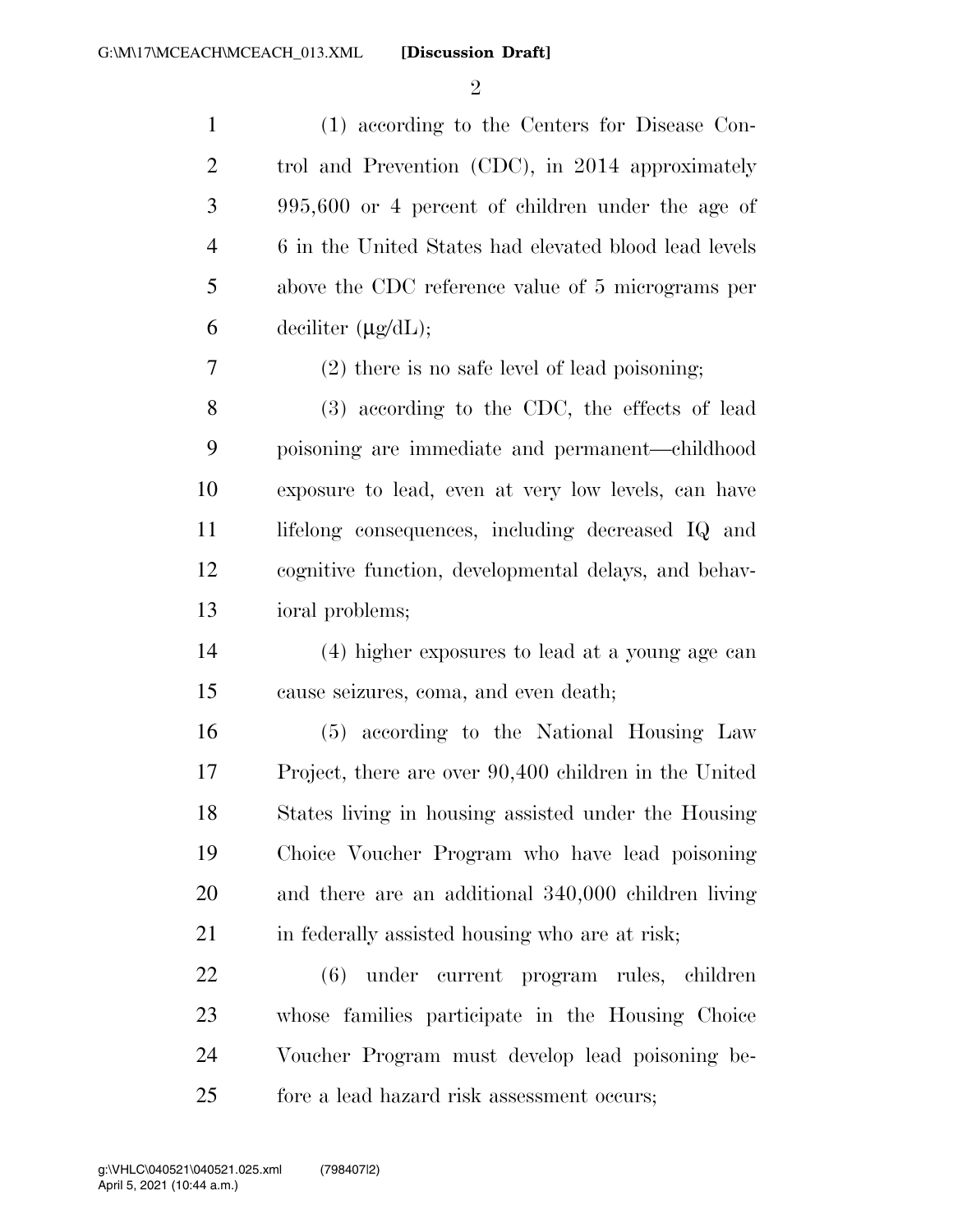(7) Columbia University estimates the potential societal costs of lead poisoning in the Housing Choice Voucher Program to be almost \$1.2 billion; and

 (8) while some localities have required property owners to conduct risk assessments and abate lead when a child under the age of 6 will reside in a dwelling unit, there has been evidence that such poli- cies led to augmented instances of housing discrimi- nation on the basis of familial status, making hous- ing opportunities less available for families with chil- dren and increasing the risk of homelessness for such families.

### **SEC. 3. AMENDMENTS TO THE LEAD-BASED PAINT POI-SONING PREVENTION ACT.**

 Section 302(a) of the Lead-Based Paint Poisoning 17 Prevention Act  $(42 \text{ U.S.C. } 4822(a))$  is amended—

 (1) by redesignating paragraph (4) as para-19 graph  $(5)$ ; and

 (2) by inserting after paragraph (3) the fol-lowing:

22 "(4) ADDITIONAL PROCEDURES FOR FAMILIES 23 WITH CHILDREN UNDER THE AGE OF 6.—

24 "(A) RISK ASSESSMENT.—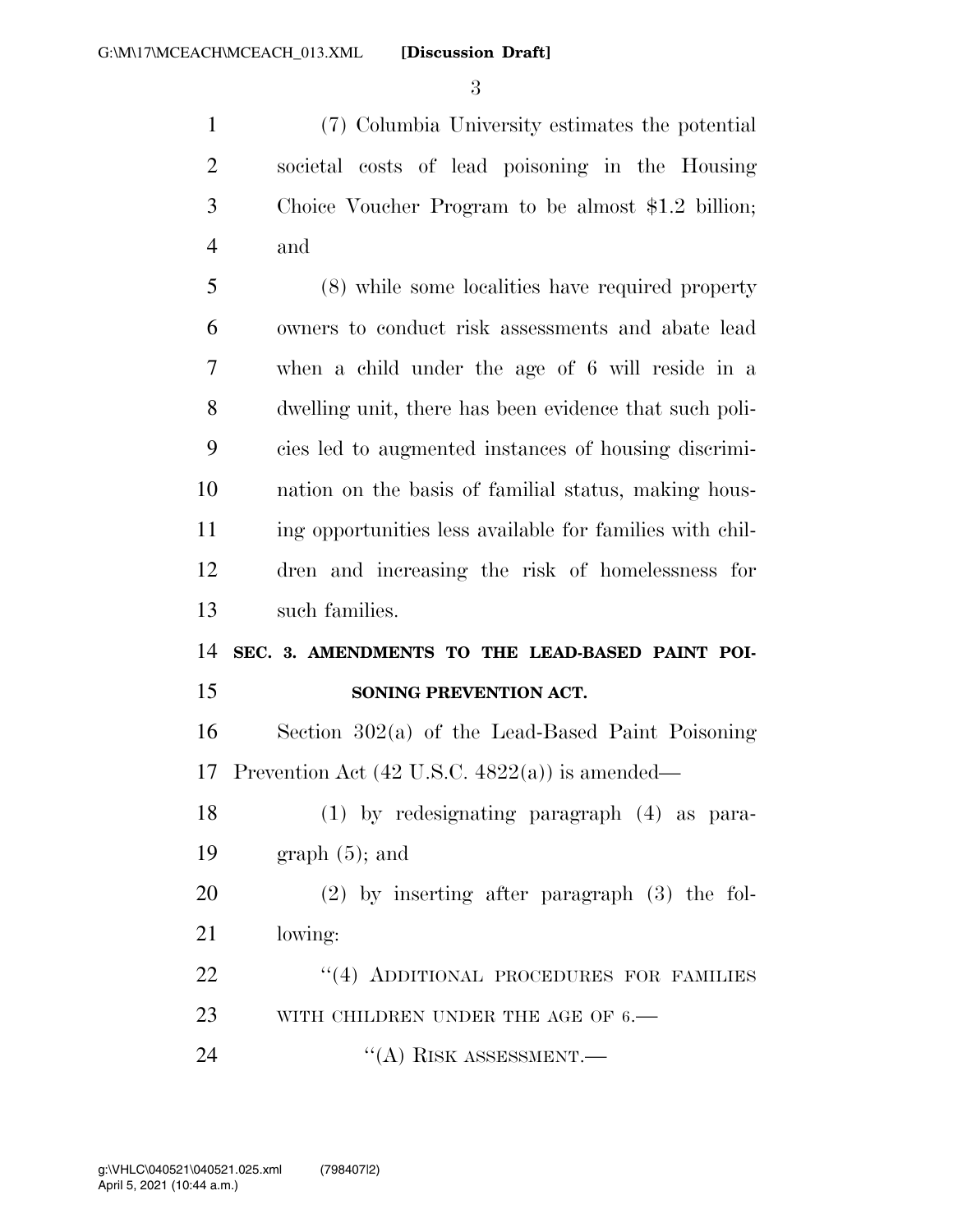| $\mathbf{1}$   | "(i) DEFINITION.—In this subpara-     |
|----------------|---------------------------------------|
| $\overline{2}$ | graph, the term 'covered housing'—    |
| 3              | "(I) means housing receiving          |
| $\overline{4}$ | Federal assistance described in para- |
| 5              | graph $(1)$ that—                     |
| 6              | "(aa) was constructed prior           |
| $\overline{7}$ | to $1978$ ; and                       |
| 8              | $\lq\lq(bb)(AA)$ is public housing;   |
| 9              | "(BB) receives project-based          |
| 10             | rental assistance under section 8     |
| 11             | of the United States Housing Act      |
| 12             | of 1937 (42 U.S.C. 1437f);            |
| 13             | "(CC) receives assistance             |
| 14             | under the Housing Opportunities       |
| 15             | for Persons With AIDS under           |
| 16             | subtitle D of title VIII of the       |
| 17             | Cranston-Gonzalez National Af-        |
| 18             | fordable Housing Act (42 U.S.C.       |
| 19             | 12901 et seq.); or                    |
| 20             | "(DD) receives assistance             |
| 21             | under the Supportive Housing          |
| 22             | for Persons With Disabilities         |
| 23             | under section 811 of the Cran-        |
| 24             | ston-Gonzalez National Afford-        |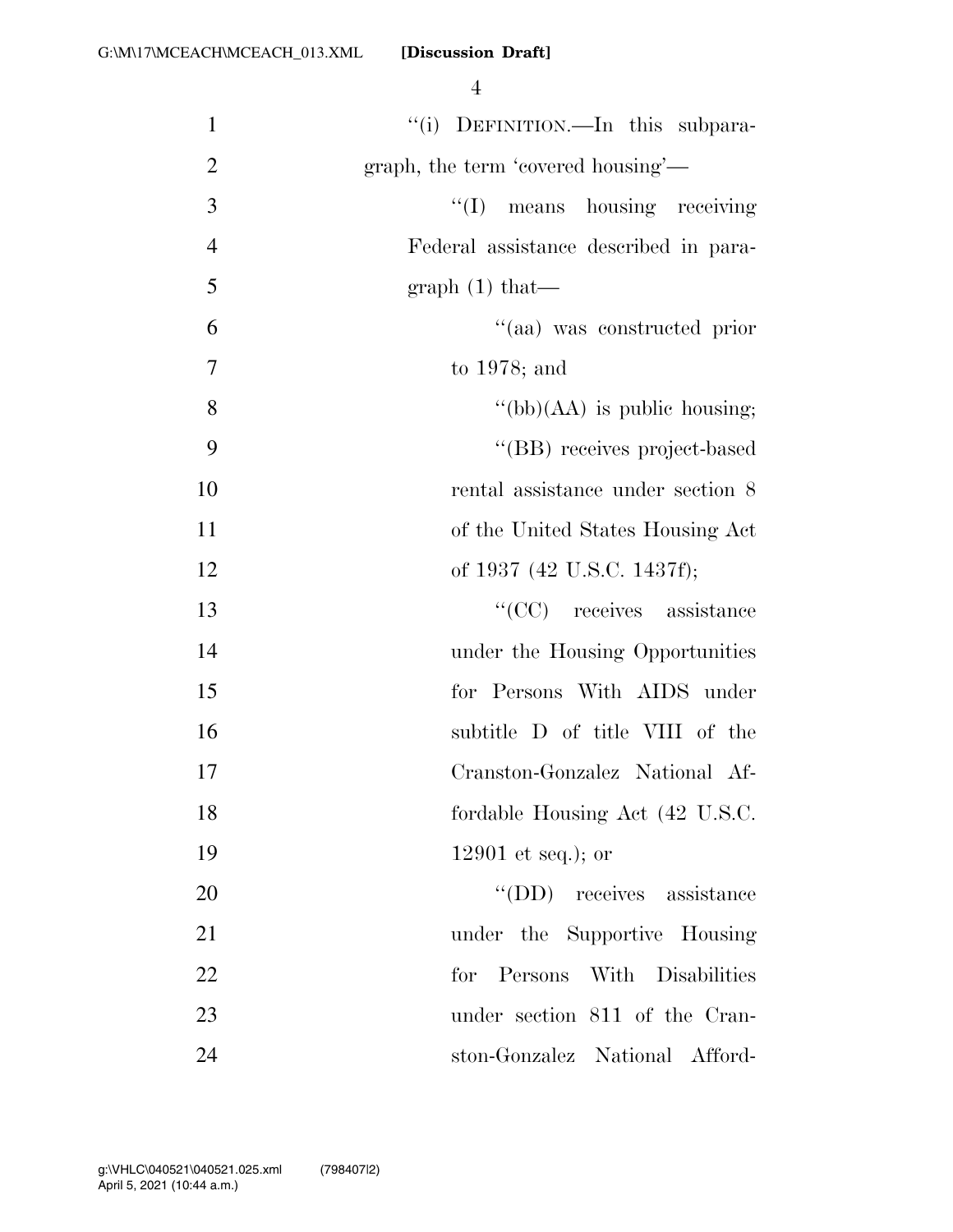|                | 5                                          |
|----------------|--------------------------------------------|
| $\mathbf{1}$   | able Housing Act (42 U.S.C.                |
| $\mathbf{2}$   | $8013$ ; and                               |
| $\overline{3}$ | $\lq\lq$ (II) does not include—            |
| $\overline{4}$ | "(aa) single-family housing                |
| 5              | covered by an application for              |
| 6              | mortgage insurance under the               |
| $\overline{7}$ | National Housing Act (12 U.S.C.            |
| 8              | $1701$ et seq.); or                        |
| 9              | "(bb) multi-family housing                 |
| 10             | $that-$                                    |
| 11             | "(AA) is covered by an                     |
| 12             | application for mortgage in-               |
| 13             | surance under the National                 |
| 14             | Housing Act (12 U.S.C.                     |
| 15             | $1701$ et seq.); and                       |
| 16             | "(BB) does not receive                     |
| 17             | any other Federal housing                  |
| 18             | assistance.                                |
| 19             | "(ii) REGULATIONS.—Not later than          |
| 20             | 180 days after the date of enactment of    |
| 21             | the Lead-Safe Housing for Kids Act of      |
| 22             | 2021, the Secretary shall promulgate regu- |
| 23             | lations that—                              |
| 24             | $\lq\lq$ (I) require the owner of covered  |
| 25             | housing in which a family with a child     |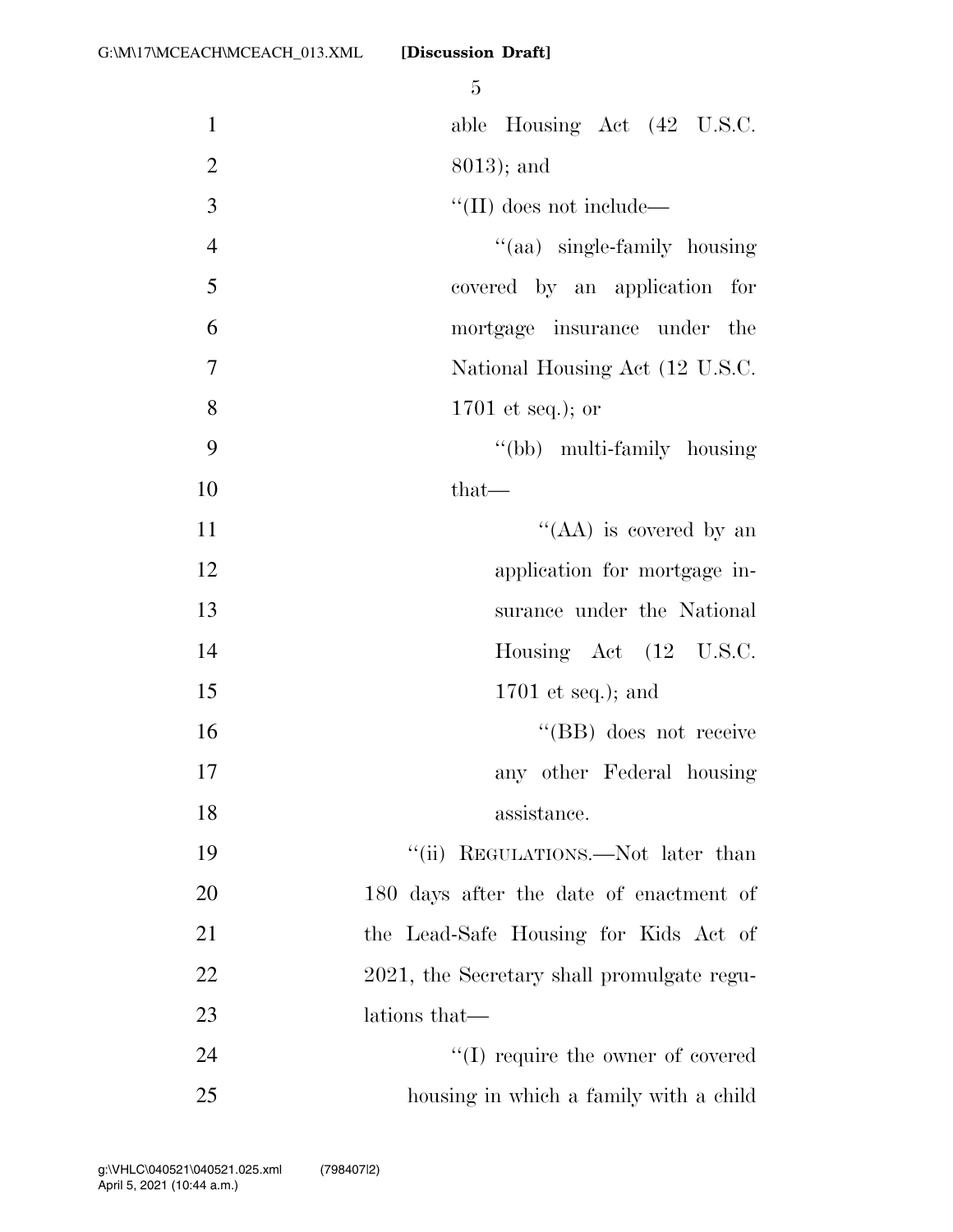6

 of less than 6 years of age will reside or is expected to reside to conduct an initial risk assessment for lead-based paint hazards—

- 5 ''(aa) in the case of covered 6 housing receiving public housing 7 assistance under the United 8 States Housing Act of 1937 (42) 9 U.S.C. 1437 et seq.) or project-10 based rental assistance under 11 section 8 of the United States 12 **Housing Act of 1937 (42 U.S.C.**) 13 1437f), not later than 15 days 14 after the date on which a phys-15 ical condition inspection occurs; 16 and 17 ''(bb) in the case of covered 18 housing not described in item
- 19 (aa), not later than a date estab-20 lished by the Secretary;

21  $\frac{1}{2}$  (II) provide that a visual assess-22 ment alone is not sufficient for pur-23 poses of complying with subclause (I); 24 ''(III) require that, if lead-based 25 paint hazards are identified by an ini-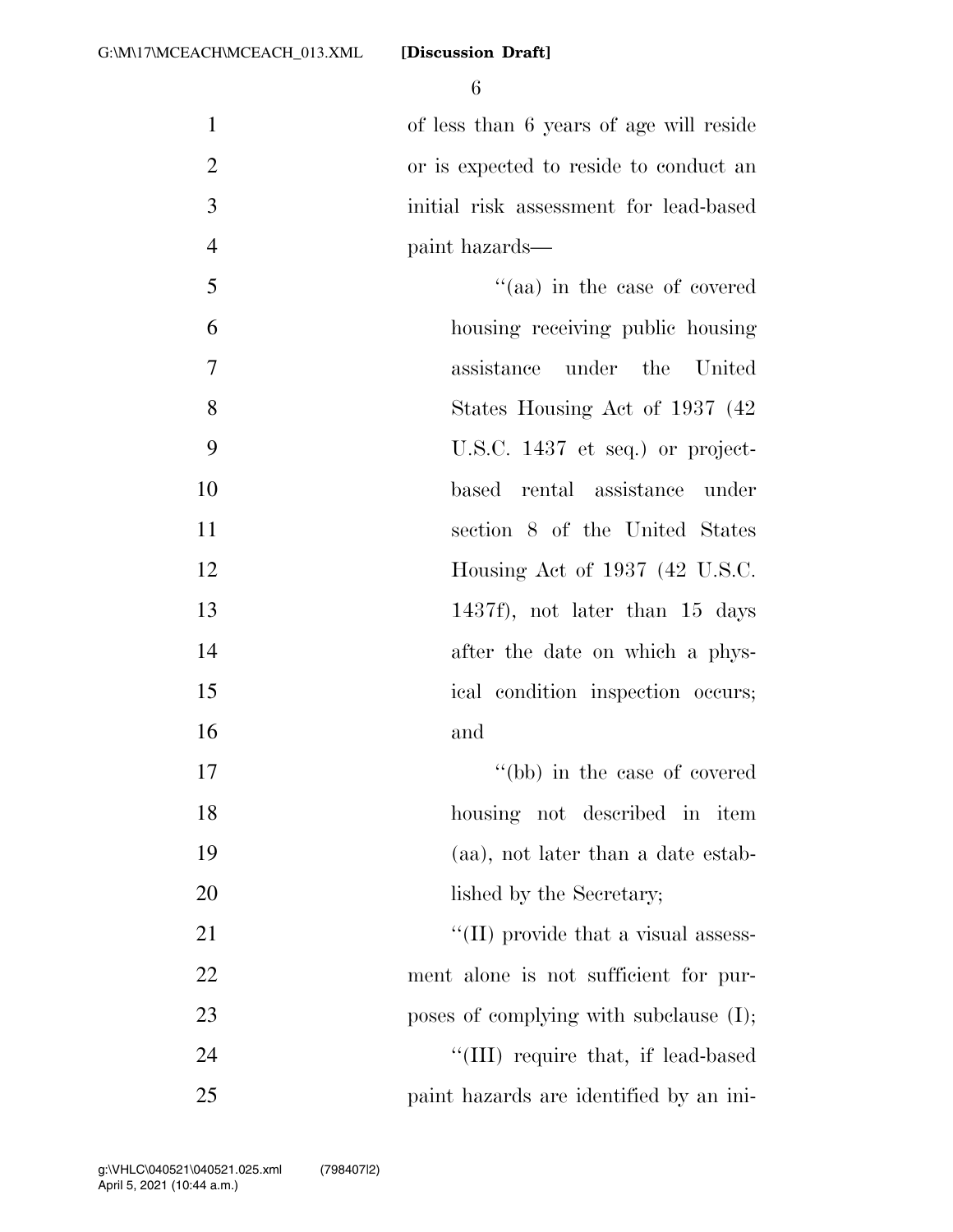tial risk assessment conducted under subclause (I), the public housing agency for or owner of the covered housing shall—

 $\frac{30}{2}$   $\frac{1}{2}$   $\frac{1}{2}$  and  $\frac{1}{2}$  are than 30 days after the date on which the initial risk assessment is conducted, control the lead-based paint haz- ards, including achieving clear-10 ance in accordance with regula-11 tions promulgated under section 402 or 404 of the Toxic Sub- stances Control Act (15 U.S.C. 2682, 2684), as applicable, ex- cept that to the extent that the requirements under this item re- sult in additional costs, this item 18 shall be effective and apply only to the extent that amounts to cover such additional costs are **provided in advance in appropria-**22 tion Acts; and 23 ''(bb) provide notice to all

 residents in the covered housing affected by the initial risk assess-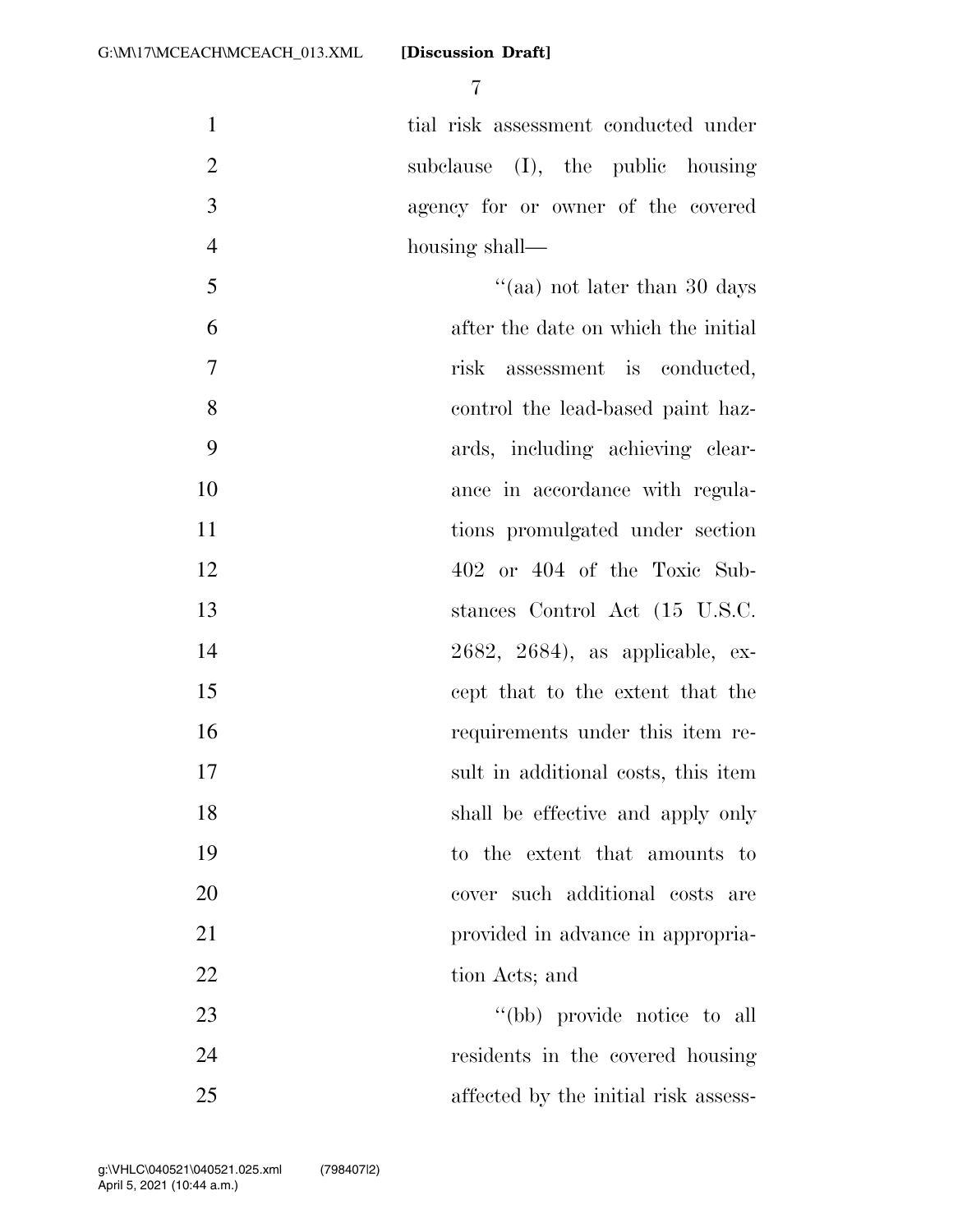| $\mathbf{1}$   | ment, and provide notice in the             |
|----------------|---------------------------------------------|
| $\overline{2}$ | areas of the covered<br>common              |
| 3              | housing, that lead-based paint              |
| $\overline{4}$ | hazards were identified and will            |
| 5              | be controlled within the 30-day             |
| 6              | period described in item (aa);              |
| 7              | and                                         |
| 8              | $\lq\lq$ (IV) provide that there shall be   |
| 9              | no extension of the 30-day period de-       |
| 10             | scribed in subclause $(III)(aa)$ .          |
| 11             | "(iii) EXCEPTIONS.—The regulations          |
| 12             | promulgated under clause (ii) shall provide |
| 13             | an exception to the requirement under sub-  |
| 14             | clause (I) of such clause for covered hous- |
| 15             | $ing$ —                                     |
| 16             | $\lq\lq$ (I) if the public housing agency   |
| 17             | for or owner of the covered housing         |
| 18             | submits to the Secretary documenta-         |
| 19             | $tion$ —                                    |
| 20             | "(aa) that the public hous-                 |
| 21             | ing agency or owner conducted a             |
| 22             | risk assessment of the covered              |
| 23             | housing for lead-based paint haz-           |
| 24             | ards during the 12-month period             |
| 25             | preceding the date on which the             |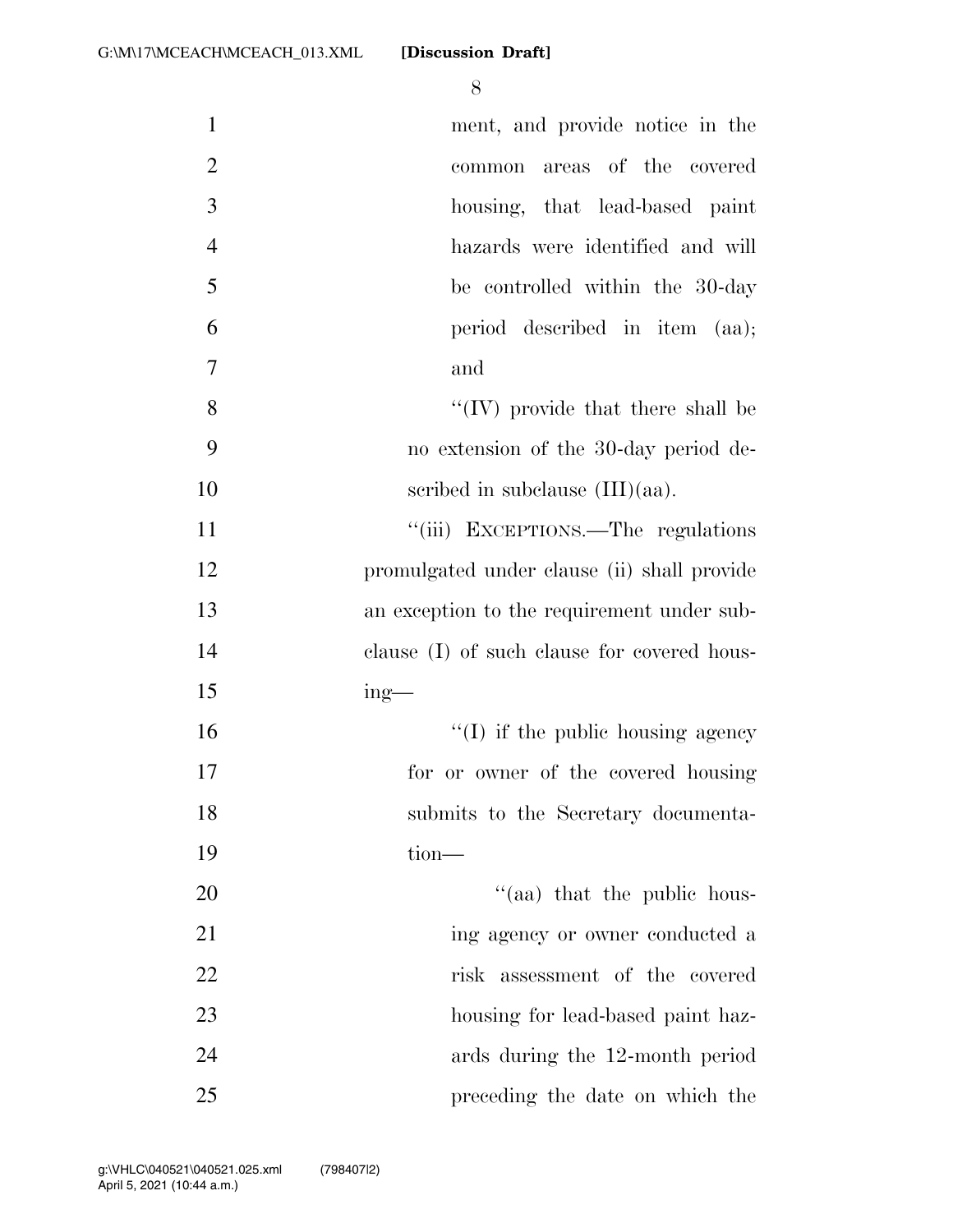| $\mathbf{1}$   | family is expected to reside in the        |
|----------------|--------------------------------------------|
| $\overline{2}$ | covered housing; and                       |
| 3              | "(bb) of any clearance ex-                 |
| $\overline{4}$ | aminations of lead-based paint             |
| 5              | hazard control work resulting              |
| 6              | from the risk assessment de-               |
| 7              | scribed in item (aa);                      |
| 8              | "(II) from which all lead-based            |
| 9              | paint has been identified and removed      |
| 10             | and clearance has been achieved in ac-     |
| 11             | cordance with regulations promul-          |
| 12             | gated under section 402 or 404 of the      |
| 13             | Substances Control Act (15<br>Toxic        |
| 14             | U.S.C. 2682, 2684), as applicable;         |
| 15             | $\lq\lq$ (III)(aa) if the dwelling unit is |
| 16             | unoccupied;                                |
| 17             | "(bb) if the public housing agen-          |
| 18             | cy for or owner of the covered hous-       |
| 19             | ing, without any further delay in occu-    |
| 20             | pancy or increase in rent, provides the    |
| 21             | family with another dwelling unit in       |
| 22             | the covered housing that has no lead-      |
| 23             | based paint hazards; and                   |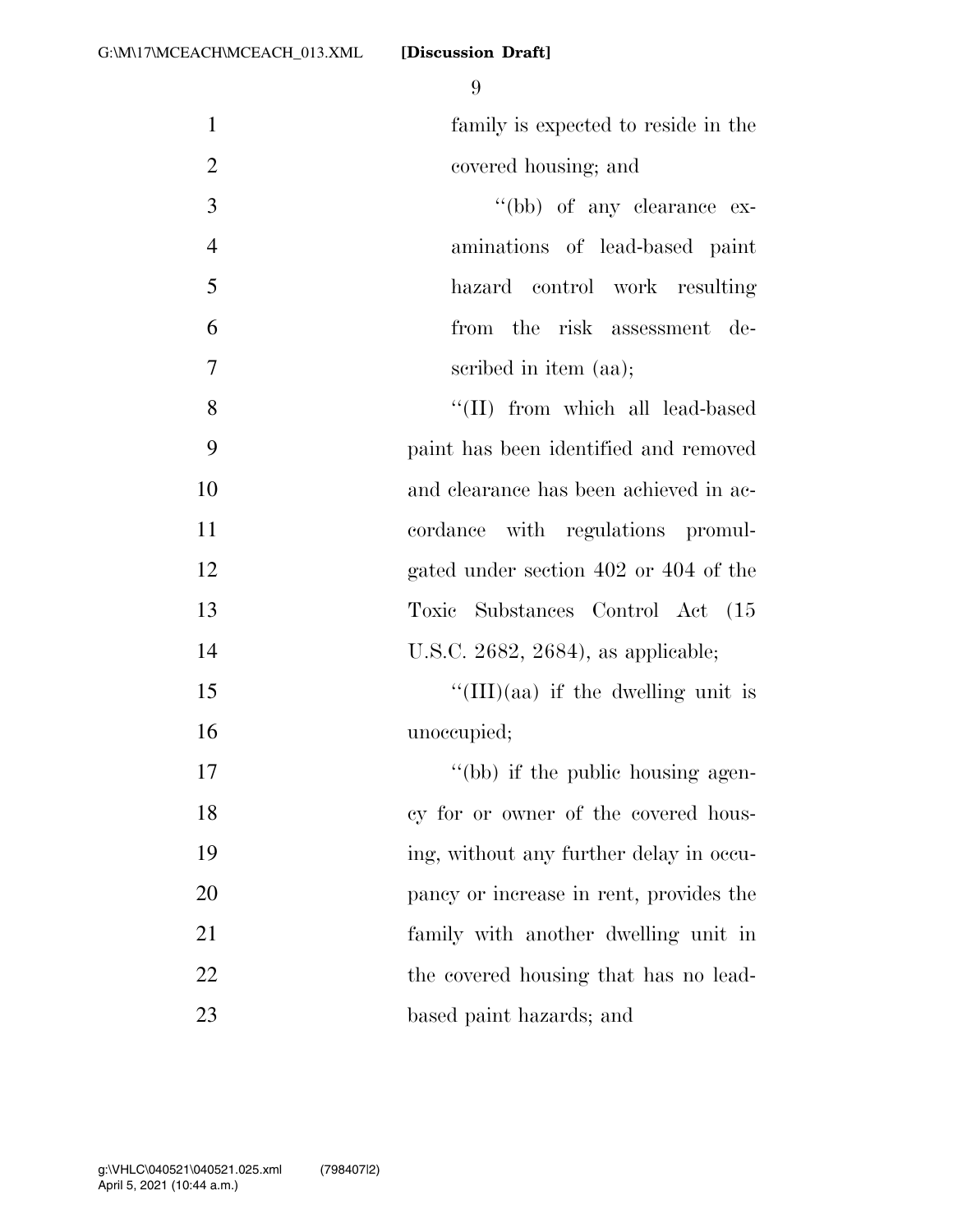$\lq(ec)$  the common areas servicing 2 the new dwelling unit have no lead- based paint hazards; and  $\mathcal{C}(\mathbf{IV})$  if the covered housing is in compliance with the schedule for risk assessment under the program under which assistance is provided for the housing and such schedule provides that the period of time between the most recent assessment and the next 11 assessment will not exceed 24 months. 12 "(B) RELOCATION.—Not later than 180 days after the date of enactment of the Lead- Safe Housing for Kids Act of 2021, the Sec- retary shall promulgate regulations to provide 16 that a family with a child of less than 6 years of age that occupies a dwelling unit in covered

 housing in which lead-based paint hazards were identified, but not controlled in accordance with regulations required under clause (ii), may relo- cate on an emergency basis and without place- ment on any waiting list, penalty (including rent payments to be made for that dwelling unit), or lapse in assistance to another dwelling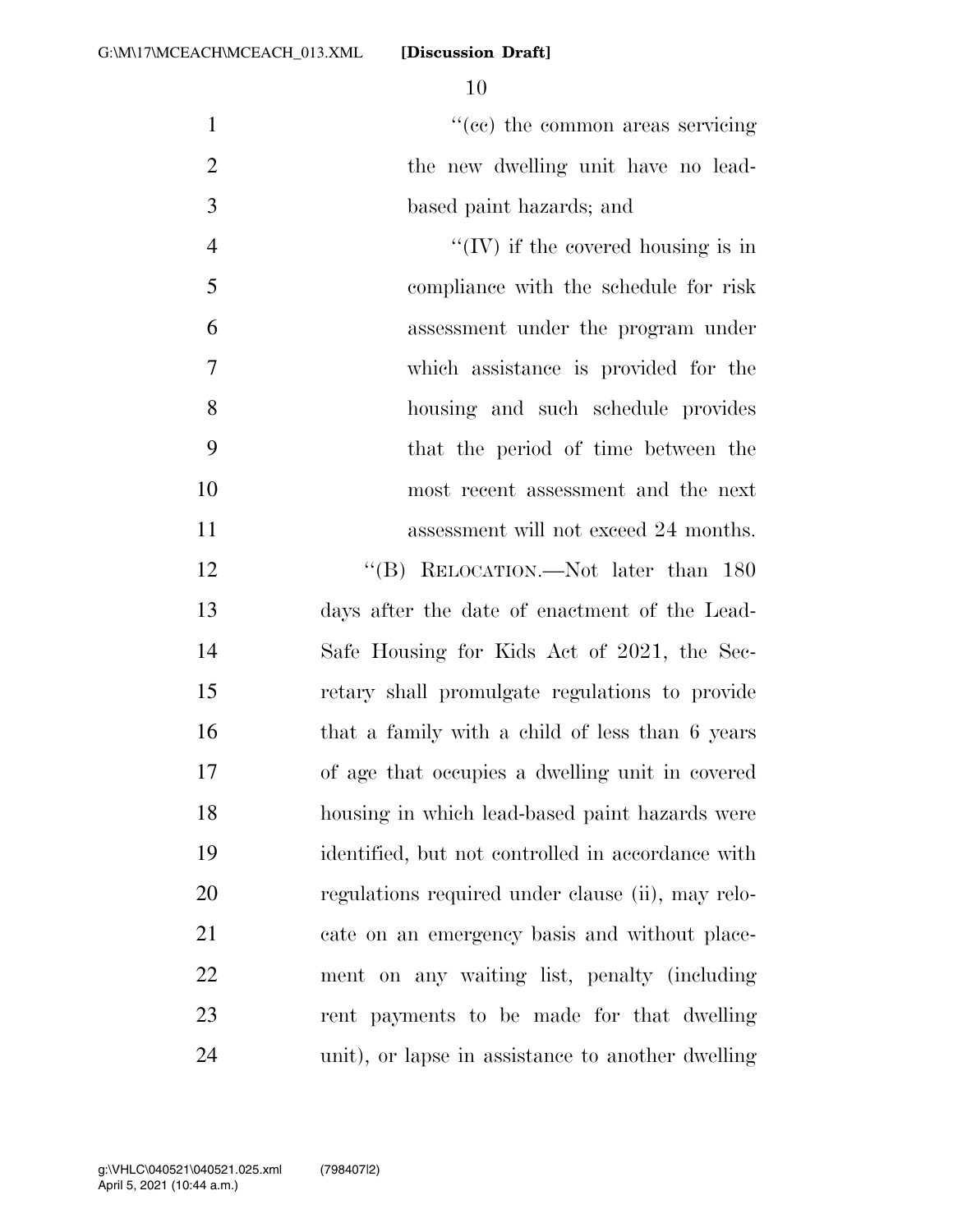unit in covered housing that has no lead-based paint hazards.''.

### **SEC. 4. DEMONSTRATION PROGRAM FOR TENANT-BASED HOUSING.**

 (a) IN GENERAL.—Not later than 12 months after the date of the enactment of this Act, the Secretary of Housing and Urban Development shall establish and im-plement a demonstration program under which—

 (1) an owner of a dwelling for which tenant- based rental assistance under section 8 of the United States Housing Act of 1937 (42 U.S.C. 1437f) is provided and in which a child of less than 6 years of age will reside or is expected to reside shall conduct, and cover the costs of, an initial risk assessment for lead-based paint hazards in such housing;

 (2) the Secretary shall cover the costs of abate- ment of any lead-based paint hazards identified pur- suant to risk assessments paid for as provided under paragraph (1); and

 (3) the owner of any dwelling unit for which abatement activities are conducted pursuant to para- graph (2) is required, for a period to be determined by the Secretary based on the cost or percentage of the cost of such abatement activities covered by the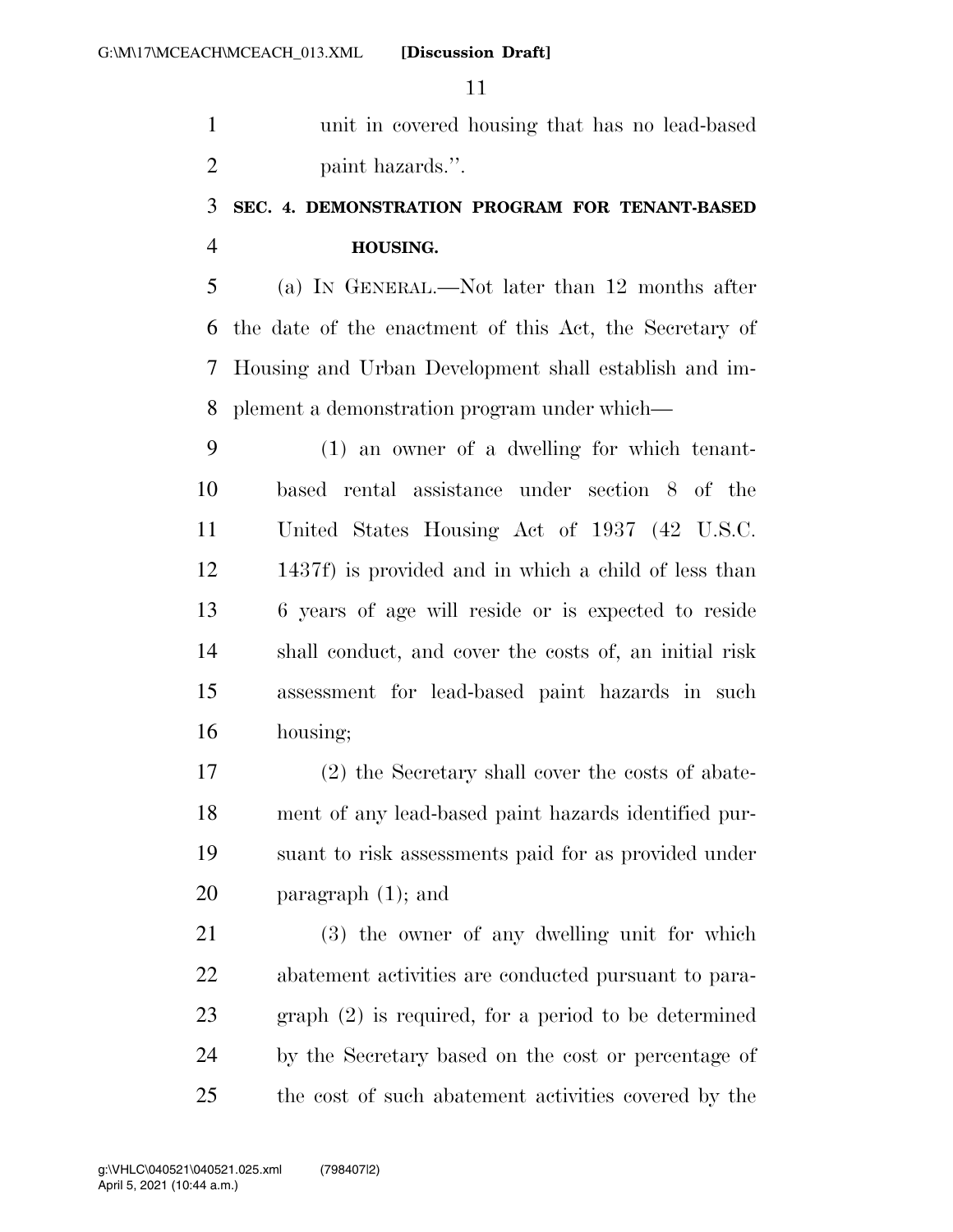Secretary, to rent the dwelling unit only to a house- hold assisted with tenant-based rental assistance under such section 8.

 (b) PROCEDURES AND REQUIREMENTS.—Under the demonstration program, the Secretary shall establish pro- cedures and requirements with respect to housing covered by the demonstration program that are similar to the pro- cedures and requirements applicable under paragraph (1) of section 302(a) of the Lead-Based Paint Poisoning Pre-10 vention Act  $(42 \text{ U.S.C. } 4822(a)(1))$  to housing covered by such paragraph, except as otherwise modified by this sec-tion.

 (c) GEOGRAPHICAL DIVERSITY.—The Secretary shall carry out the demonstration program under this section in a variety of locations having high rates of lead poi- soning, including urban areas and rural areas, in a man- ner that ensures geographically diversity of housing as-sisted under the program.

 (d) COORDINATION.—Public housing agencies pro- viding rental assistance for dwelling units participating in the demonstration program under this section shall coordi- nate with local public health agencies to determine if such dwelling units had a previous history of lead poisoning and if that lead poisoning was reported to the public housing agency.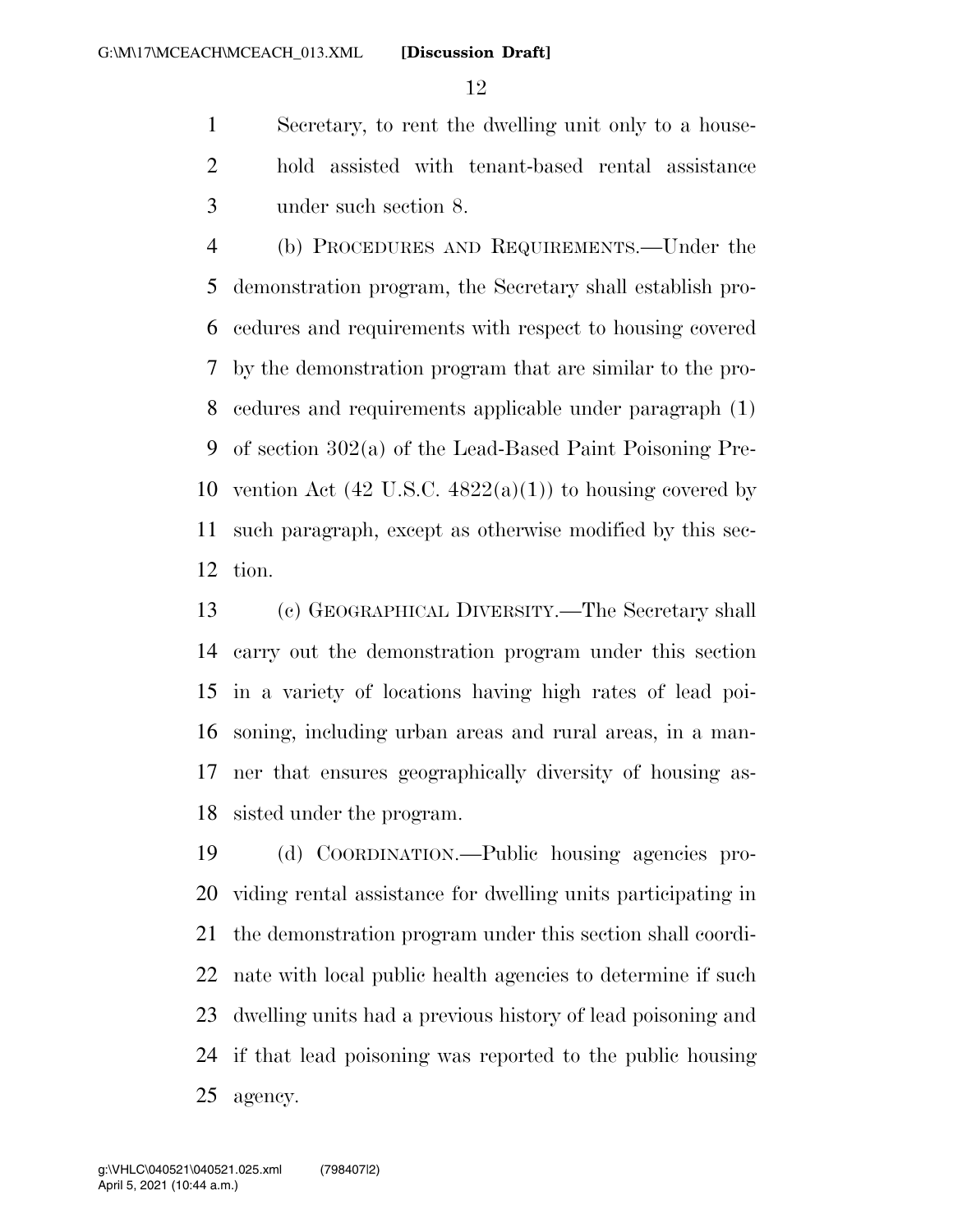(e) MONITORING; REPORTING.—

 (1) MONITORING.—The Secretary shall monitor the extent of landlord compliance and participation under the demonstration program under this section and shall assess the relationships between the period 6 of affordability required under subsection  $(a)(2)$ , the amount or portion of the cost of abatement activities covered by the Secretary pursuant to such sub- section, and the level of participation in the dem-onstration program by landlords.

 (2) ANNUAL REPORTS.—The Secretary shall submit a report annually to the Congress on land- lord compliance and participation in the demonstra- tion program. Each such report shall identify any changes in the rate of landlord compliance and par- ticipation from year to year and from immediately before the implementation of the demonstration pro- gram to the time of such report, and shall include an analysis of whether and the extent to which the availability of dwelling units to be assisted with ten- ant-based rental assistance under section 8 of the United States Housing Act of 1937 is restricted or limited based on race, color, religion, sex, disability, familial status, or national origin in any manner that does not comply with the Fair Housing Act.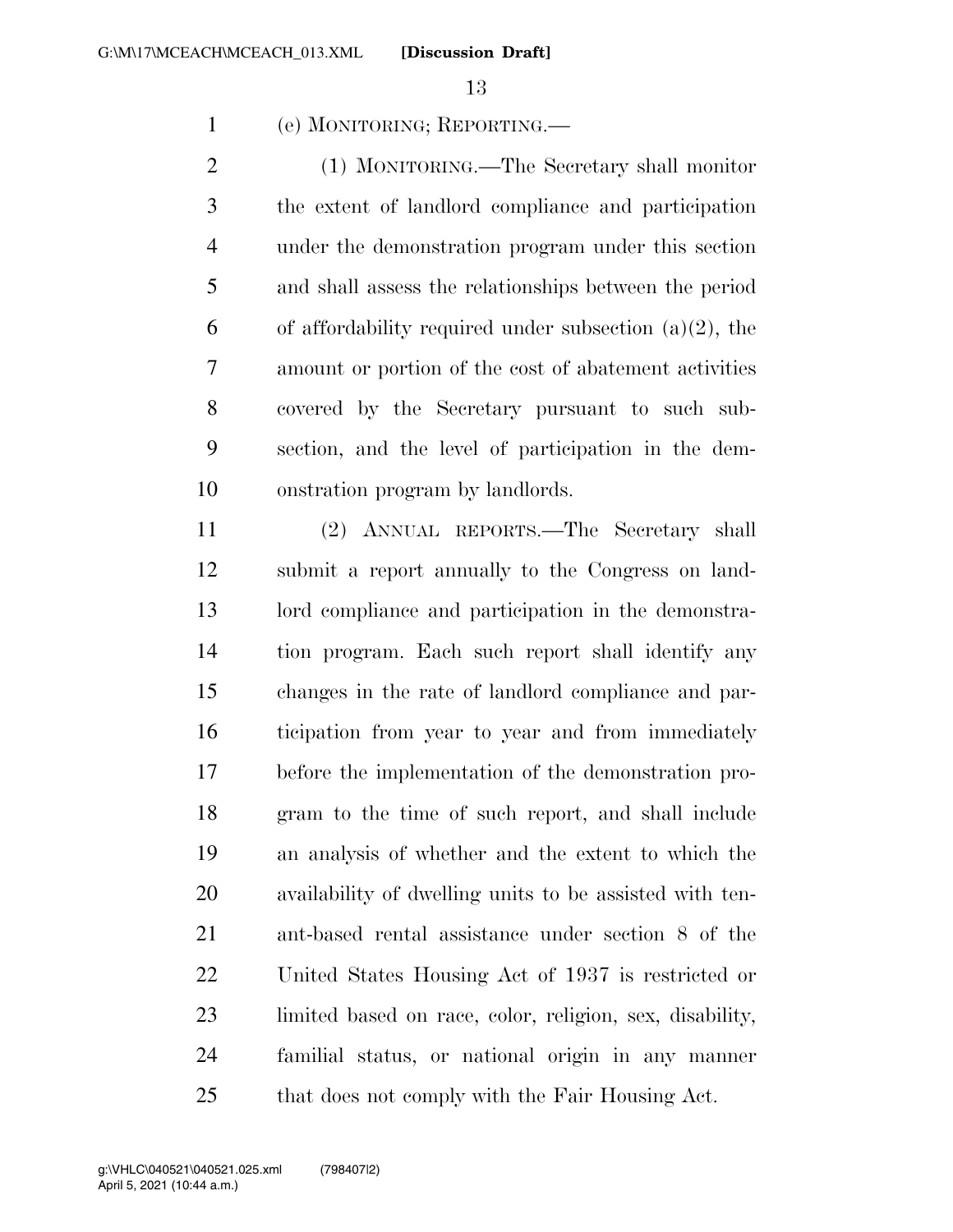| $\mathbf{1}$   | (3) INVOLVEMENT OF OFFICE OF FAIR HOUS-                |
|----------------|--------------------------------------------------------|
| $\overline{2}$ | AND EQUAL OPPORTUNITY.—In conducting<br>ING            |
| 3              | monitoring pursuant to paragraph (1) and preparing     |
| $\overline{4}$ | reports pursuant to paragraph $(2)$ , the Secretary    |
| 5              | shall involve and consult with the Office of Fair      |
| 6              | Housing and Equal Opportunity.                         |
| 7              | (4) FINAL REPORT.—Not later than the expira-           |
| 8              | tion of the 6-month period beginning upon the ter-     |
| 9              | mination of the demonstration program under sub-       |
| 10             | section (h), the Secretary shall submit a final report |
| 11             | on the program to the Congress that shall include      |
| 12             | the following information:                             |
| 13             | (A) ANNUAL REPORT INFORMATION.-All                     |
| 14             | information required to be submitted pursuant          |
| 15             | to paragraph $(2)$ in each annual report under         |
| 16             | such paragraph.                                        |
| 17             | (B) EFFECTIVENESS IN PREVENTING LEAD                   |
| 18             | POISONING.—Identification of—                          |
| 19             | (i) the overall number of dwelling                     |
| 20             | units where a risk assessment identified a             |
| 21             | lead hazard before a child under age six               |
| 22             | occupied the unit; and                                 |
| 23             | (ii) if feasible, for each dwelling with               |
| 24             | such an identified lead hazard—                        |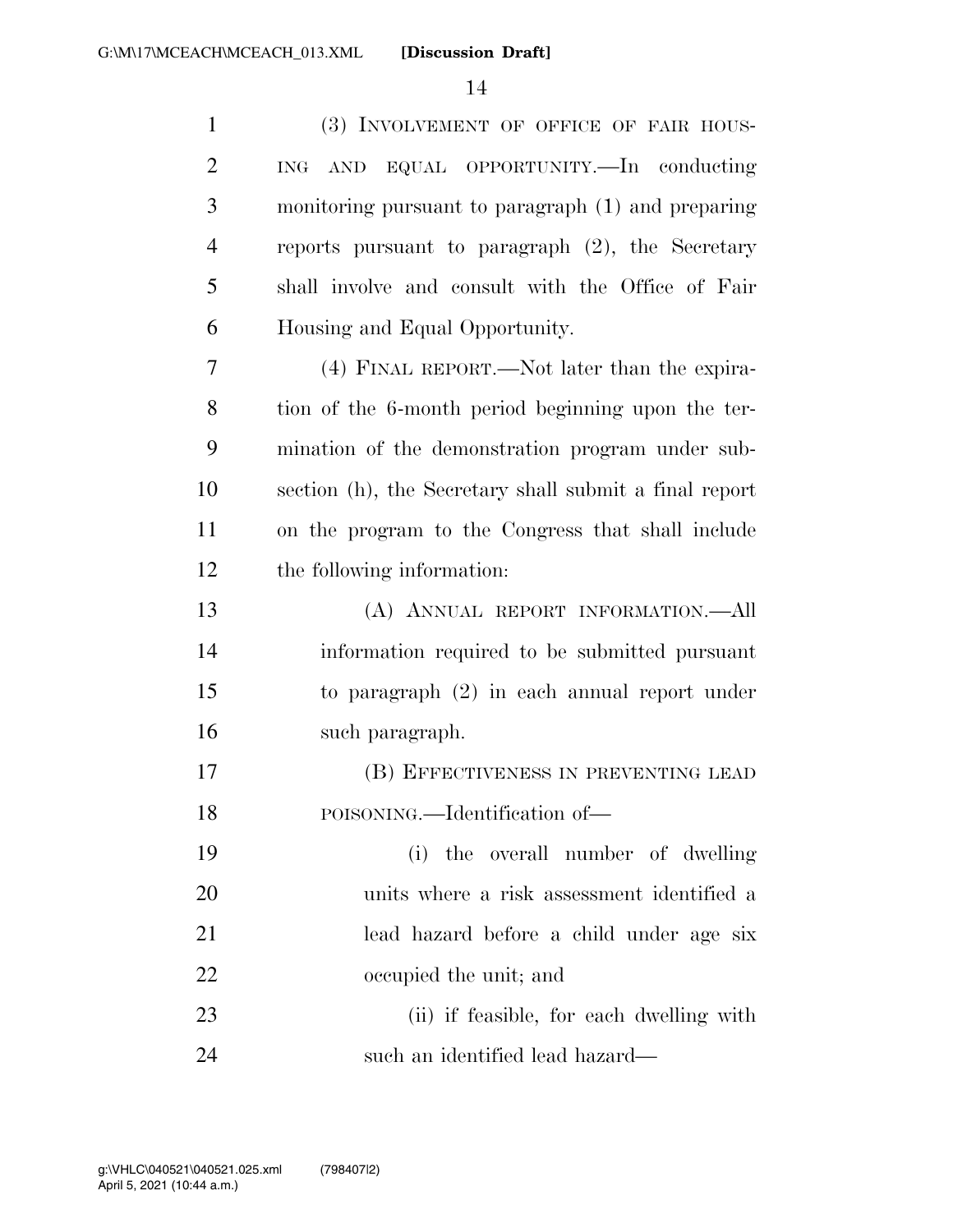| $\mathbf{1}$   | (I) whether the unit had visual              |
|----------------|----------------------------------------------|
| $\overline{2}$ | signs of a lead hazard or had pre-           |
| 3              | viously passed a visual inspection; and      |
| $\overline{4}$ | any documented cases of<br>(II)              |
| 5              | lead poisoning in children previously        |
| 6              | residing in the dwelling unit.               |
| 7              | (C) ACTUAL COST.—Identification of—          |
| 8              | (i) the actual cost of conducting pre-       |
| 9              | occupancy risk assessments of dwelling       |
| 10             | units, including the varying cost based on   |
| 11             | the age, building type, and location of the  |
| 12             | unit;                                        |
| 13             | (ii) the actual cost of lead-based paint     |
| 14             | hazard control activities conducted after a  |
| 15             | risk assessment that indicated the presence  |
| 16             | of a lead-based paint hazard in the partici- |
| 17             | pating units; and                            |
| 18             | (iii) the actual cost of the clearance       |
| 19             | examination conducted after completion of    |
| 20             | lead-based paint hazard control activities.  |
| 21             | (D) PARTICIPATING TENANTS.—Identifica-       |
| 22             | tion of-                                     |
| 23             | (i) the number, age, race, and eth-          |
| 24             | nicity of children who would have lived in   |
| 25             | dwelling units where a lead hazard was       |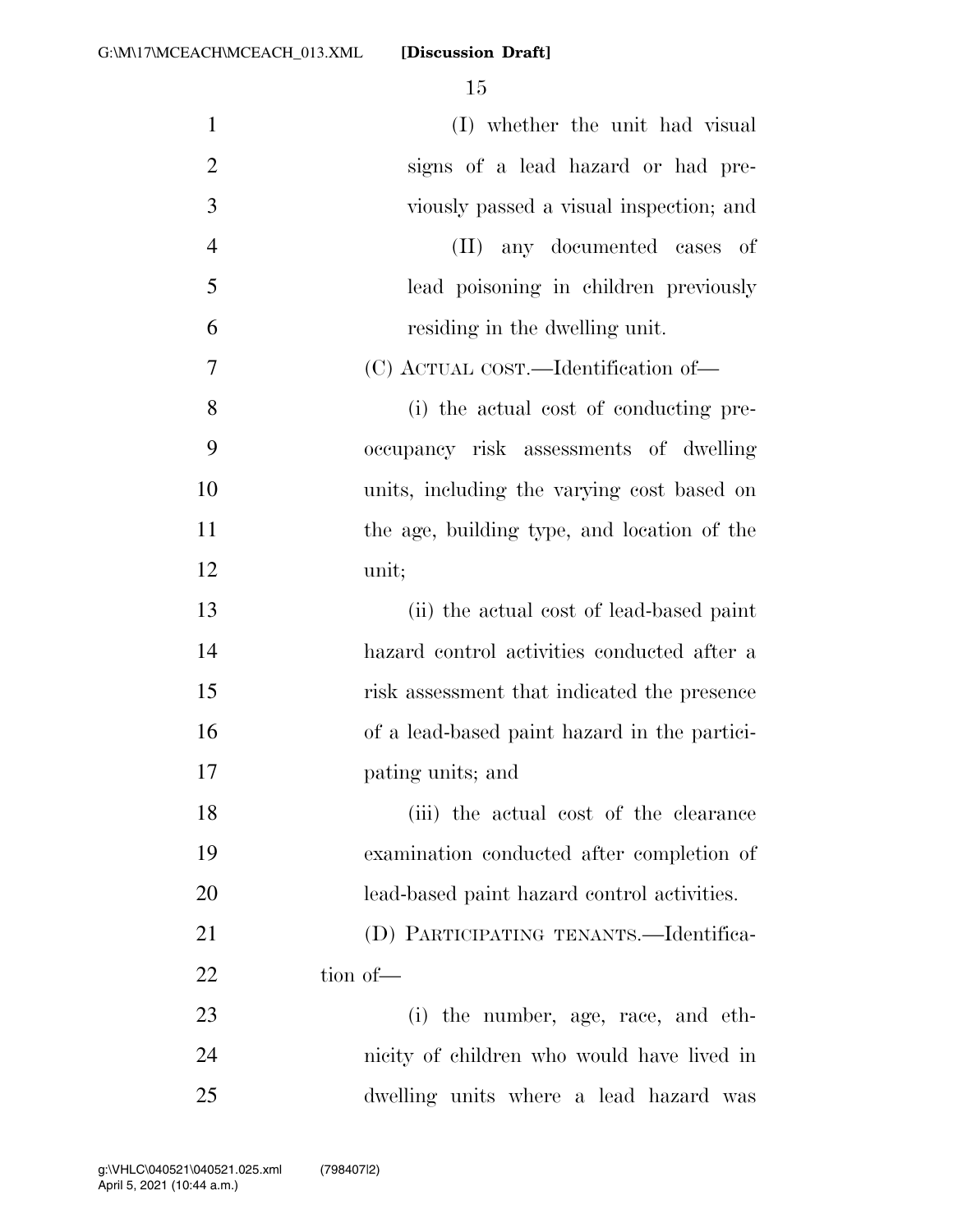| $\mathbf{1}$   | discovered after a pre-occupancy risk as-     |
|----------------|-----------------------------------------------|
| $\overline{2}$ | sessment; and                                 |
| 3              | (ii) the number, age, race, and eth-          |
| $\overline{4}$ | nicity of children residing in dwelling units |
| 5              | in buildings in which a participating dwell-  |
| 6              | ing unit having a lead-based paint hazard     |
| 7              | is located.                                   |
| 8              | (E) PARTICIPATING UNITS.—Identification       |
| 9              | $of$ —                                        |
| 10             | (i) the age of participating dwelling         |
| 11             | units;                                        |
| 12             | (ii) the block in which participating         |
| 13             | units are located and, if not available, the  |
| 14             | census tract in which participating units     |
| 15             | are located;                                  |
| 16             | (iii) the type of building in which par-      |
| 17             | ticipating units are located; and             |
| 18             | (iv) the number of participating units        |
| 19             | in which a lead-based paint hazard was        |
| 20             | discovered.                                   |
| 21             | (F)<br>RISK ASSESSMENTS.—Identification       |
| <u>22</u>      | $of$ —                                        |
| 23             | (i) the number of inspectors available        |
| 24             | in each locality to conduct risk assessments  |
| 25             | under the program;                            |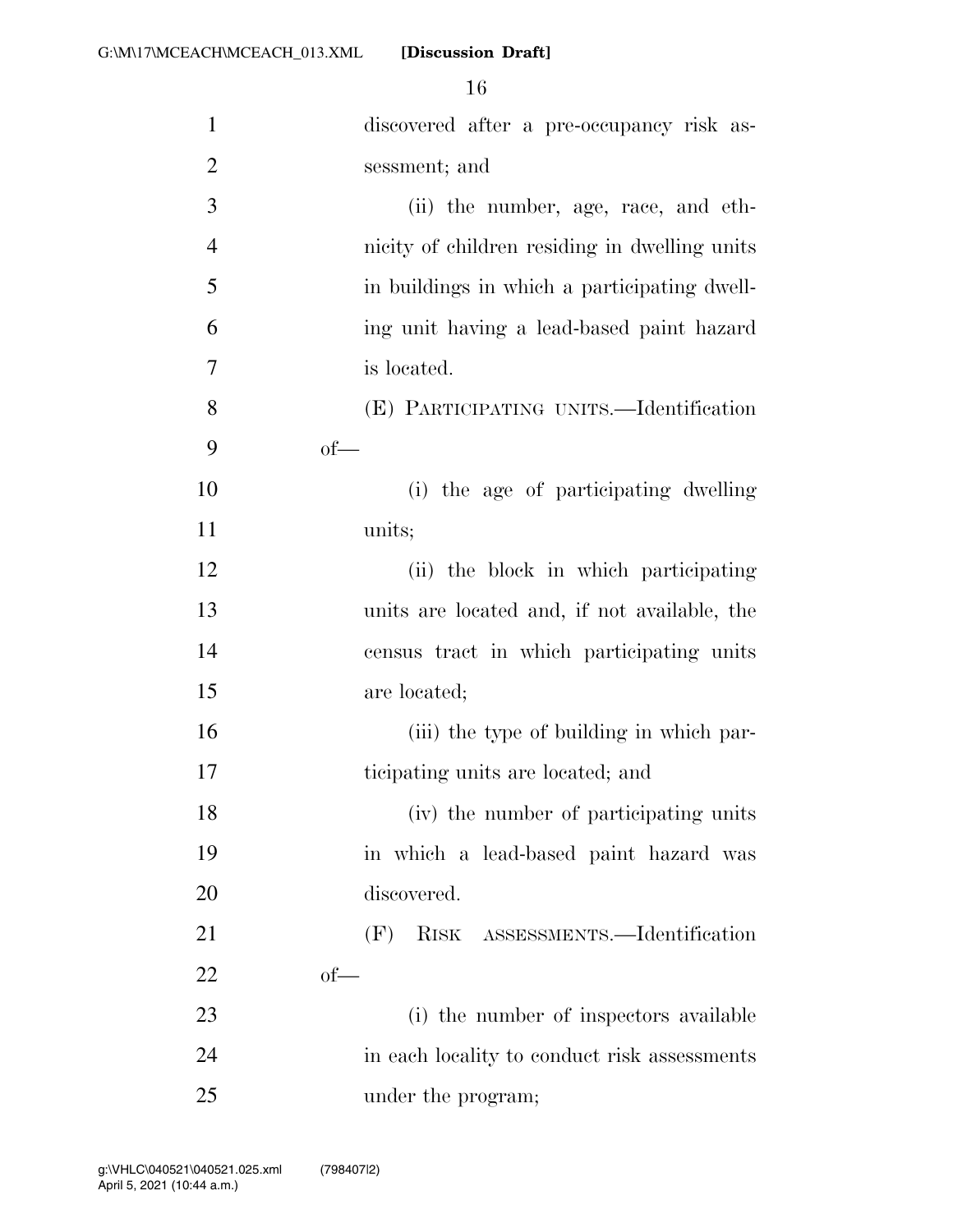(ii) the amount of time elapsed from making of a request for a risk assessment until completion of the assessment; and (iii) the agency employing each in-spector.

 (f) PUBLIC AVAILABILITY OF INFORMATION.—The Secretary shall make information collected pursuant to the demonstration program under this section publicly avail- able on the website of the Department in a manner that does not provide any personally identifiable information regarding individuals or households participating in the program.

 (g) DEFINITIONS.—For purposes of this section, the terms ''risk assessment'', ''inspection'', ''interim con- trols'', and ''lead-based paint hazard'' have the same meaning given such terms in section 1004 of the Residen- tial Lead-Based Paint Hazard Reduction Act of 1992 (42 U.S.C. 4851b).

 (h) AUTHORIZATION OF APPROPRIATIONS.—There is authorized to be appropriated \$50,000,000 for fiscal years 2022 through 2026 to carry out this section.

 (i) TERMINATION.—The demonstration program es- tablished under this section shall terminate 5 years after the date of the enactment of this Act.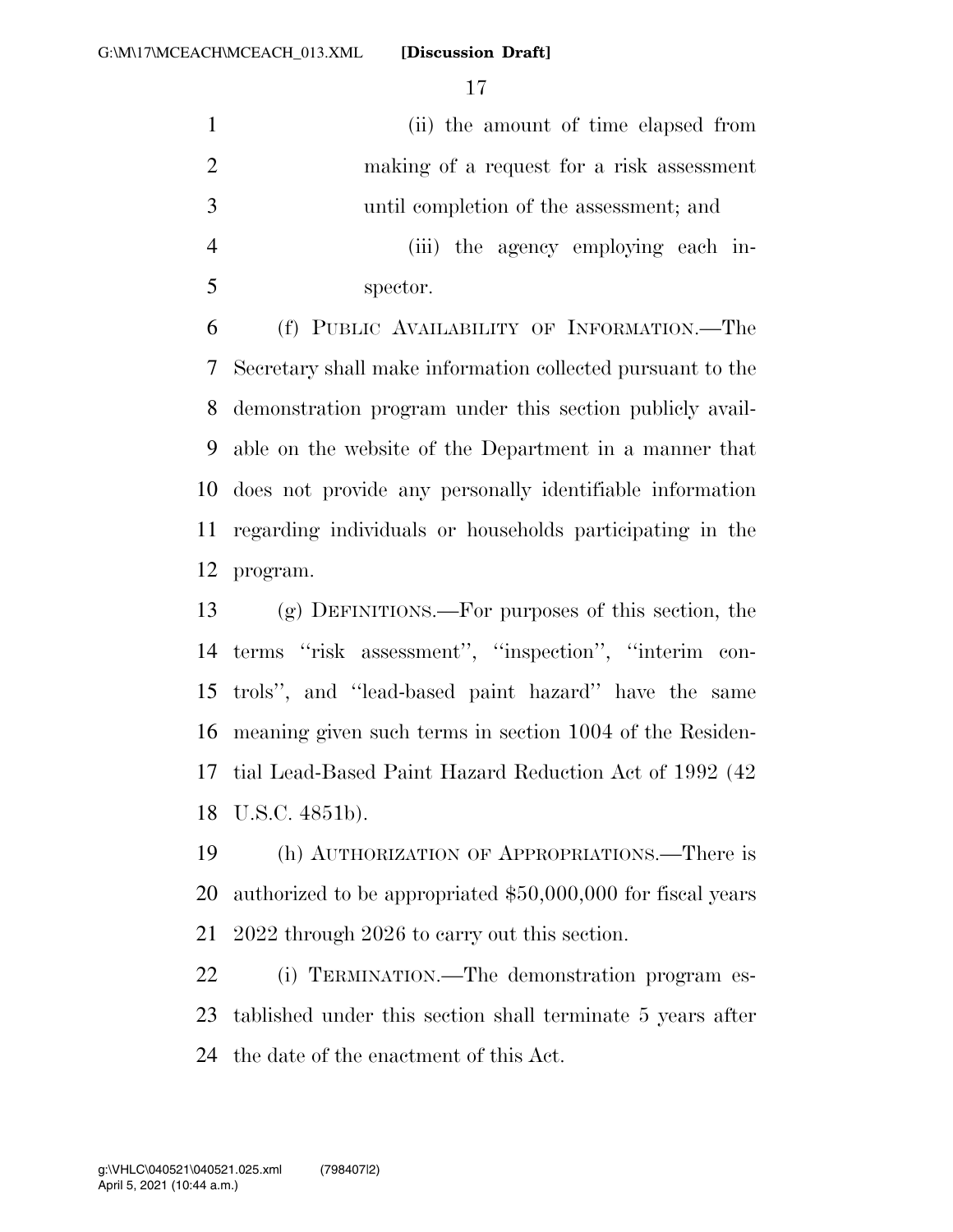| $\mathbf{1}$ | SEC. 5. RISK ASSESSMENTS.                                  |
|--------------|------------------------------------------------------------|
| 2            | Paragraph (25) of section 1004 of the Residential          |
| 3            | Lead-Based Paint Hazard Reduction Act of 1992 (42)         |
| 4            | U.S.C. $4851b(25)$ is amended—                             |
| 5            | $(1)$ by redesignating subparagraph $(E)$ as sub-          |
| 6            | paragraph $(G)$ ; and                                      |
| 7            | $(2)$ by striking subparagraphs $(C)$ and $(D)$ and        |
| 8            | inserting the following new subparagraphs:                 |
| 9            | "(C) dust sampling;                                        |
| 10           | $\lq\lq$ (D) soil sampling;                                |
| 11           | $\lq\lq(E)$ paint testing;                                 |
| 12           | $\lq\lq(F)$ water testing; and".                           |
| 13           | SEC. 6. NOTICE TO ASSISTED FAMILIES REGARDING FAIR         |
|              |                                                            |
| 14           | HOUSING RIGHTS AND LEAD-BASED PAINT.                       |
|              | Subtitle F of title V of the Quality Housing and Work      |
| 16           | Responsibility Act of 1998 is amended—                     |
| 17           | (1) in section 578(c) $(42 \text{ U.S.C. } 13663(c))$ , by |
| 18           | striking "section $579(a)(2)$ " and inserting "section     |
| 15<br>19     | $580(a)(2)$ ";                                             |
| 20           | $(2)$ by redesignating section 579 $(42 \text{ U.S.C.})$   |
| 21           | $13664$ ) as section 580; and                              |
| 22           | $(3)$ by inserting after section 578 $(42 \text{ U.S.C.})$ |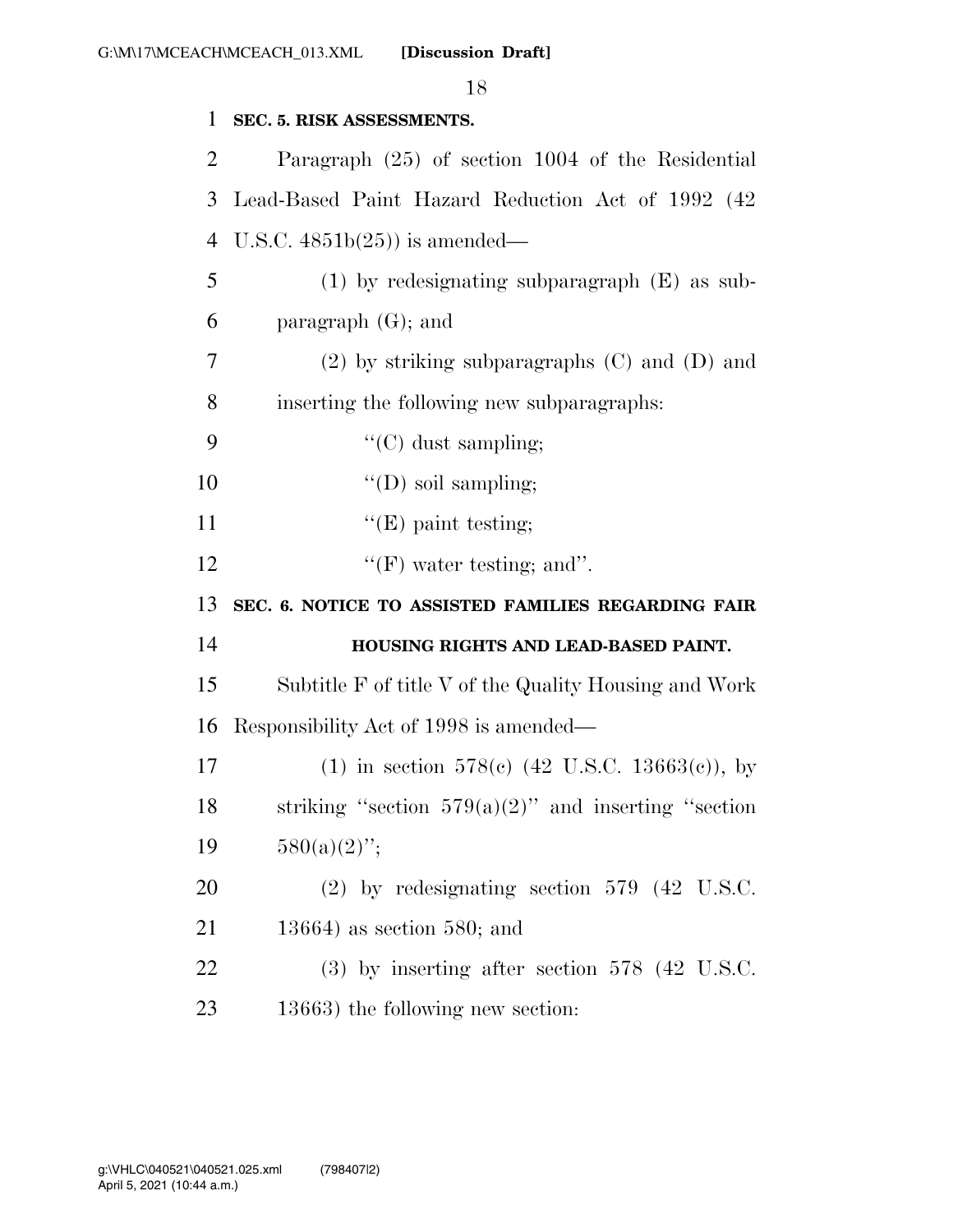## **''SEC. 579. NOTICE TO ASSISTED FAMILIES REGARDING FAIR HOUSING RIGHTS AND LEAD-BASED PAINT.**

 ''(a) REQUIRED PROVISION.—The Secretary shall re- quire each public housing agency and owner of housing described in subsection (d) to provide written notice under subsection (b) to each—

 $\mathcal{C}(1)(A)$  applicant who is selected from the wait- ing list for admission to such federally assisted hous- ing or to such a federally assisted housing program; and

 ''(B) assisted family who moves to a different such federally assisted housing dwelling unit; and

14 ''(2) whose household at the time of such selec- tion or move, includes a child of less than 6 years of age who will reside or is expected to reside in such housing.

 ''(b) CONTENTS; TIMING.—Written notice under this subsection shall be notice, in the form developed under subsection (c) that is provided at the time of the selection 21 or move, as applicable, described in subsection  $(a)(1)$ , that includes information sufficient to describe to the applicant or assisted family—

24  $\frac{1}{2}$  (1) the adverse health effects lead poisoning can have on individuals and particularly on children;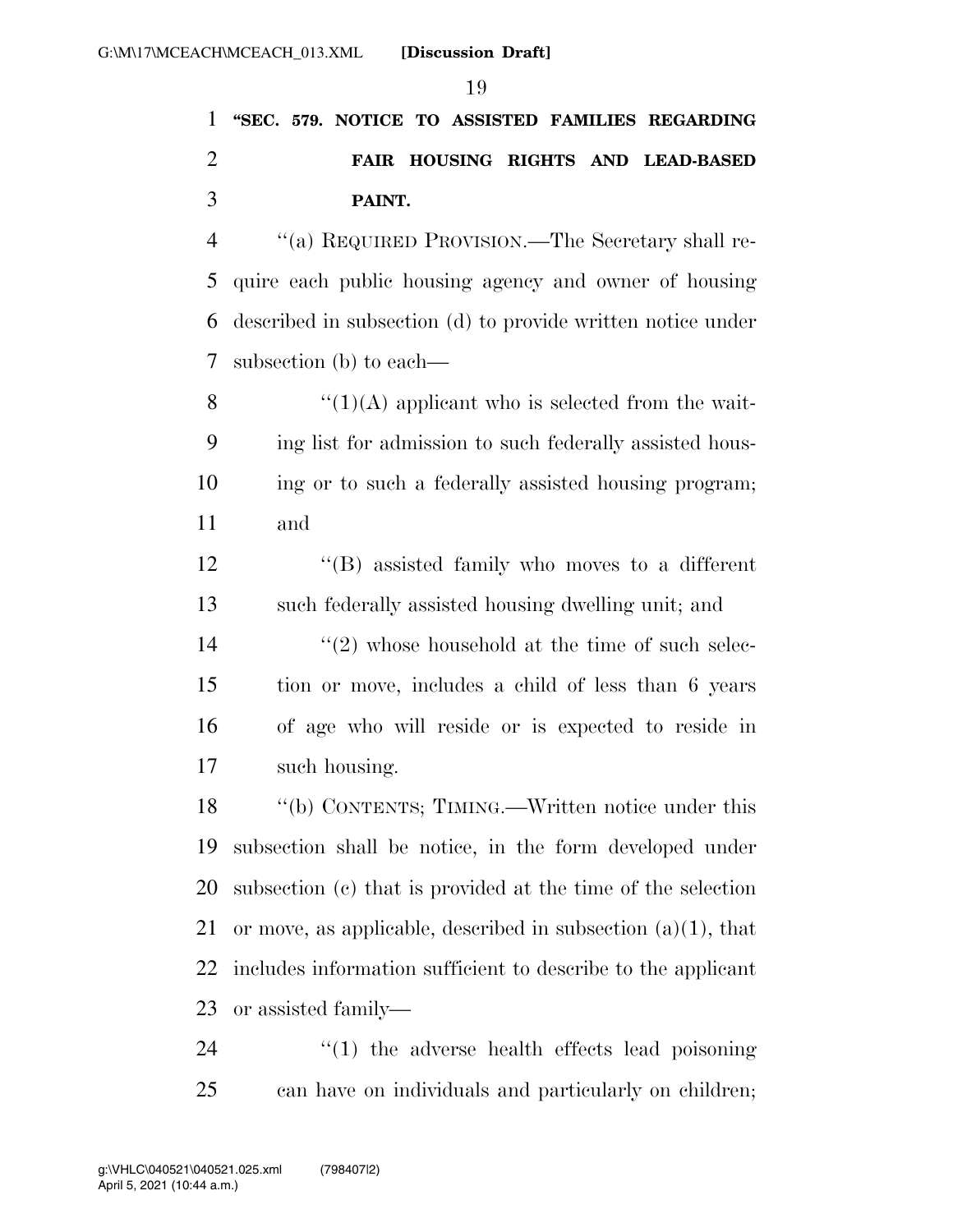$\frac{1}{2}$  their rights under the Fair Housing Act and other applicable State or local laws regarding fair housing, including how to report housing dis-crimination violations under such Act and laws;

 ''(3) the extent of the owner's responsibility to ensure that their housing is controlled for lead-based paint;

8 ''(4) that the responsibility described pursuant to paragraph (2) should not limit the ability of the applicant or assisted family to secure federally as- sisted housing based on Fair Housing rights under such paragraph; and

 ''(5) that all children enrolled in Medicaid, in- cluding children enrolled for medical assistance under a State plan under title XIX of the Social Se- curity Act (42 U.S.C. 1396 et seq.) (or a waiver of such a plan) and children enrolled for child health assistance under a State child health plan under title XXI of such Act (42 U.S.C. 1397aa et seq.) (or a waiver of such a plan), are required to receive blood lead screening tests at ages 12 months and 24 months and that, in addition, any child between 24 and 72 months with no record of a previous blood lead screening test must receive such a screening test.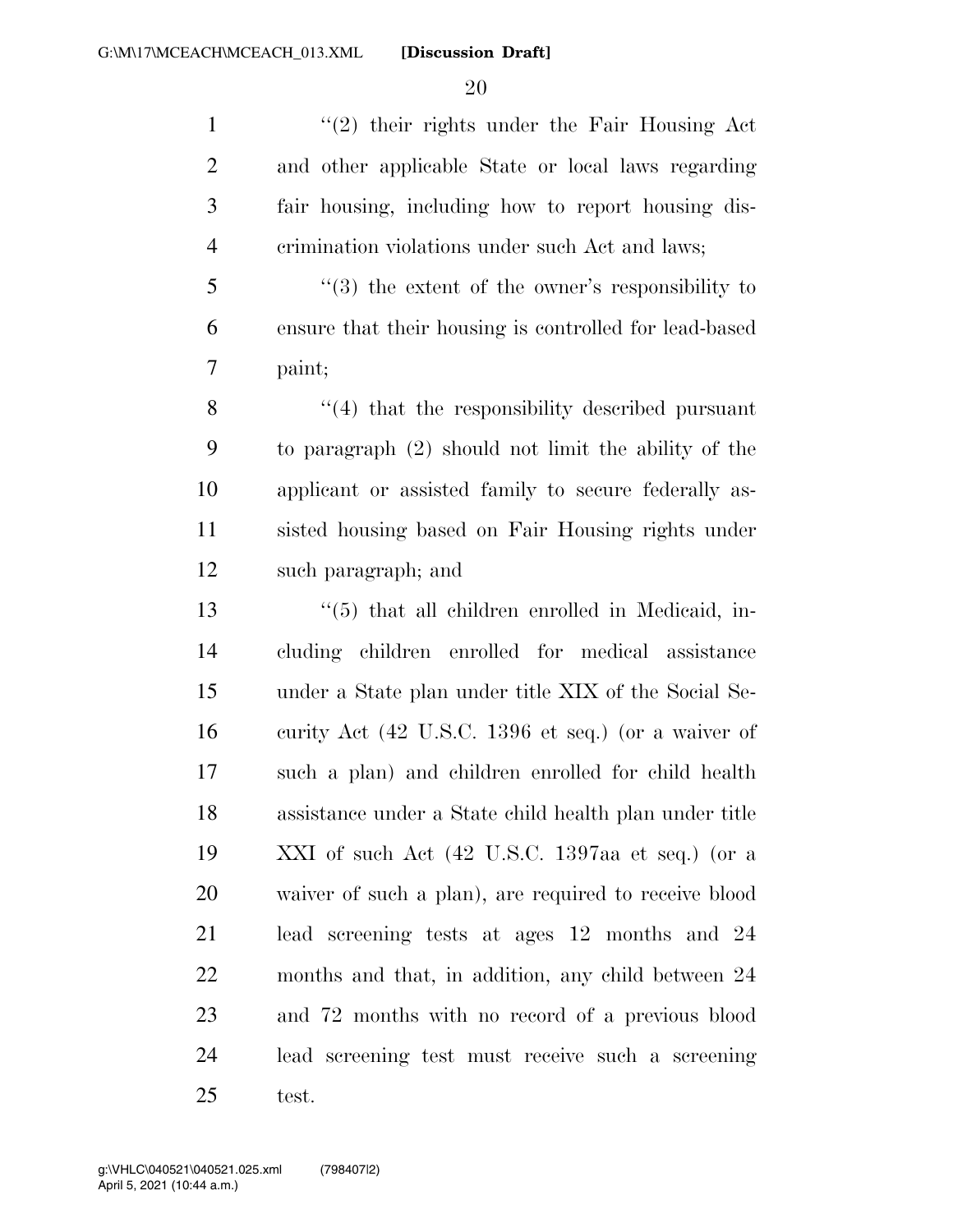| $\mathbf{1}$   | "(c) STANDARD FORM.—The Secretary shall develop              |
|----------------|--------------------------------------------------------------|
| $\overline{2}$ | a standard form of the notice required under this section    |
| 3              | that complies with all of the requirements of this section   |
| 4              | and shall make such standard form available to public        |
| 5              | housing agencies and owners of federally assisted housing    |
| 6              | to facilitate compliance with the requirements this section. |
| 7              | "(d) COVERED HOUSING PROGRAMS.-Housing de-                   |
| 8              | scribed in this subsection is housing that is—               |
| 9              | "(1) specified in subparagraph $(A)$ , $(B)$ , $(C)$ , or    |
| 10             | (F) of section $580(a)(1)$ ; or                              |
| 11             | $\lq(2)$ assisted under the Housing Opportunities            |
| 12             | for Persons With AIDS under subtitle D of title              |
| 13             | VIII of the Cranston-Gonzalez National Affordable            |
| 14             | Housing Act $(42 \text{ U.S.C. } 12901 \text{ et seq.})$ ".  |
| 15             | SEC. 7. AUTHORIZATION OF APPROPRIATIONS.                     |
| 16             | There is authorized to be appropriated to carry out          |
| 17             | the amendments made by section 2 such sums as may be         |
| 18             | necessary for each of fiscal years 2022 through 2026 for-    |
| 19             | (1) covering administrative costs of public hous-            |
| 20             | ing agencies and other owners of covered housing in          |
| 21             | complying with such amendments, including cost of            |
| 22             | notice<br>under<br>providing<br>section                      |
| 23             | $302(a)(4)(A)(ii)(III)(bb)$ of the Lead-Based Paint          |
| 24             | Poisoning Prevention Act (as added by the amend-             |
| 25             | ment made by section $2(2)$ of this Act) and section         |